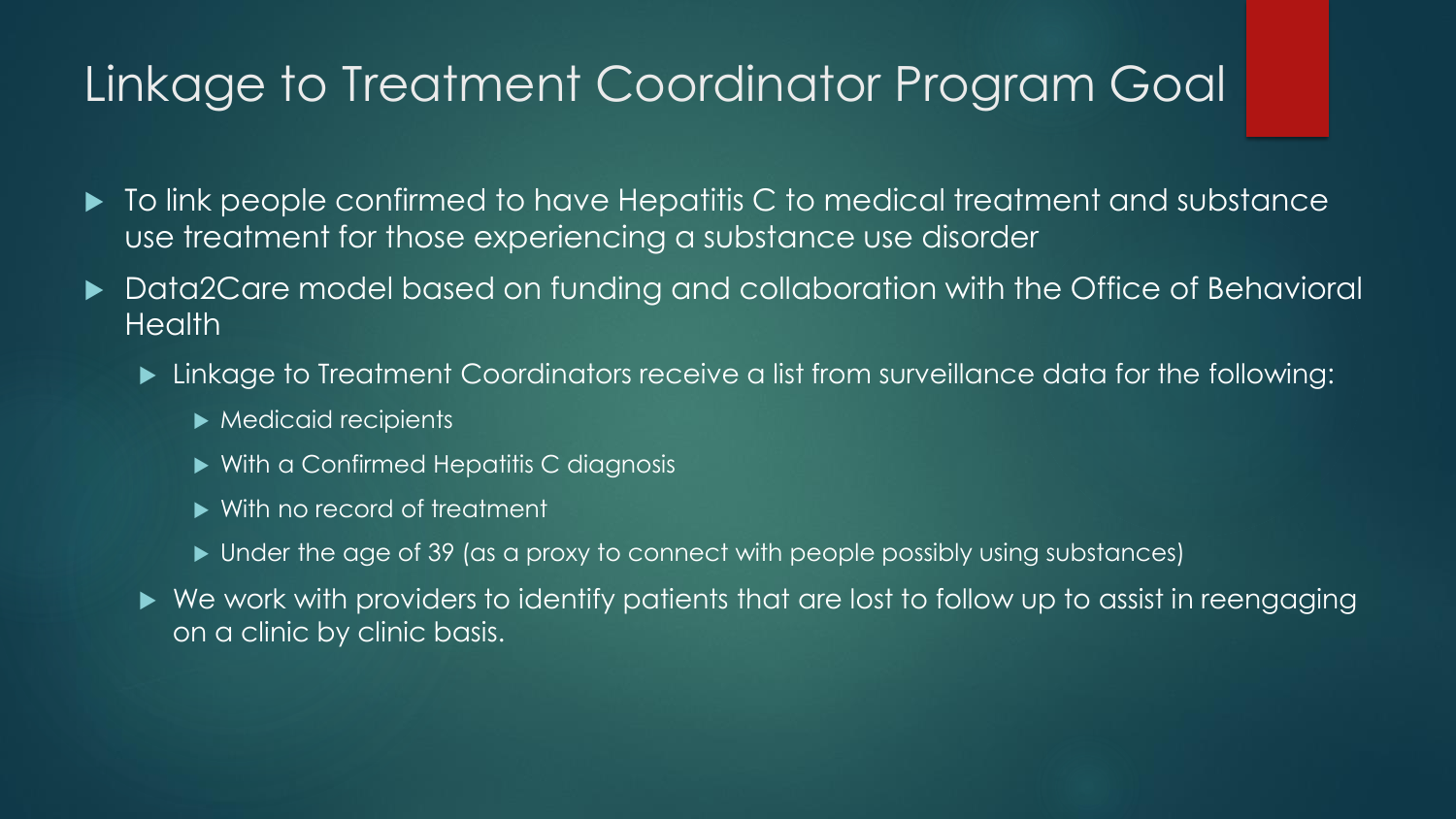# Linkage to Treatment Program Datal

#### March 2020 to date

- $\blacktriangleright$  The LTCs have attempted to contact 2,923 clients. The
- ▶ The LTCs have made direct contact with 826 clients and provided harm reduction services to 661 (80%) of those clients
- $\blacktriangleright$  The LTCs have linked 151 clients to **HCV care.**

#### September 2021

- The LTCs have linked approximately 26 clients to SUD treatment.
- ▶ The LTCs have linked 9 to Opiod Use Disorder (OUD) Treatment since September 2021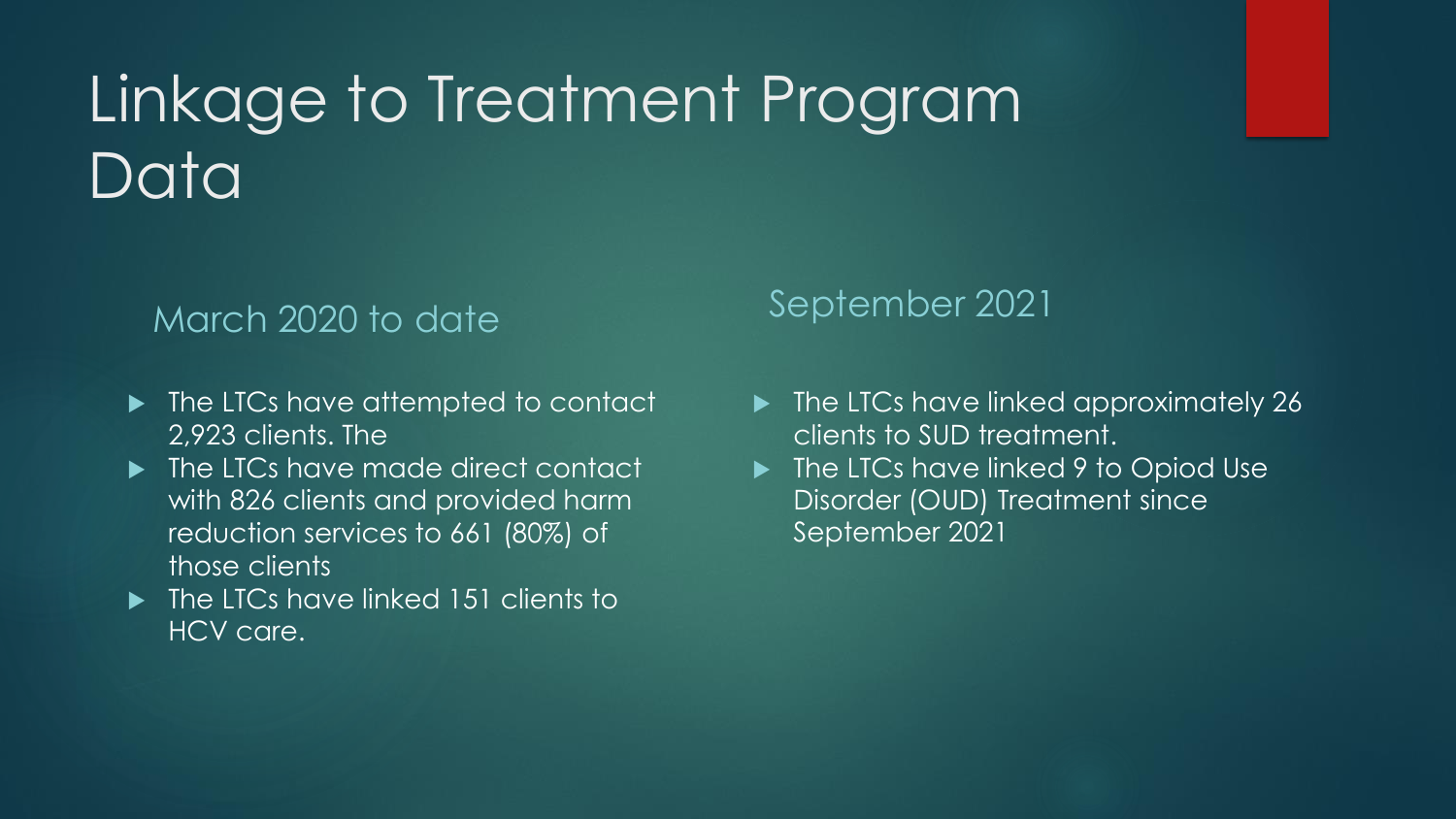## Barriers to Care

#### **Demography** Unaware of treatment

- Few providers accepting Medicaid
- $\blacktriangleright$  Identifying specialty pharmacies that will fill Epclusa and/or those that will fill the full 90 days
- **Ensuring pharmacy receives all necessary information**
- Behavior contracts
- Misinformation about MAT
- **>**Stigma
- Competing priorities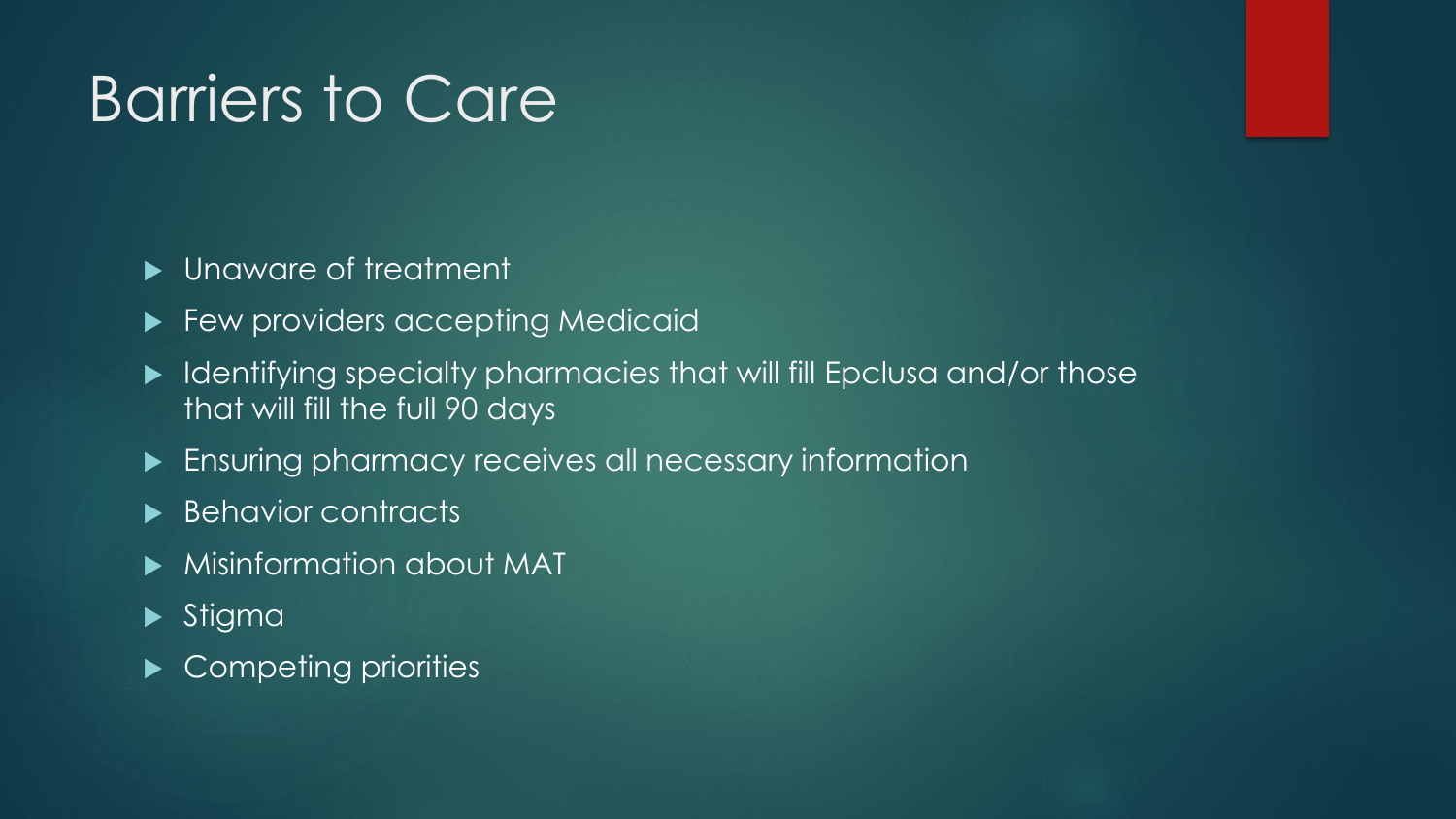### Services to Address Barriers

- **Troubleshooting medication delays**
- **Developing relationships with providers to communicate any delays or assist in** maintaining client engagement
- $\blacktriangleright$  Connecting clients to social services to retain them in care
- Provide emotional support to mitigate stigma
- Provide a brief intervention to move them through the Harm Reduction Continuum
- Refer to SSPs